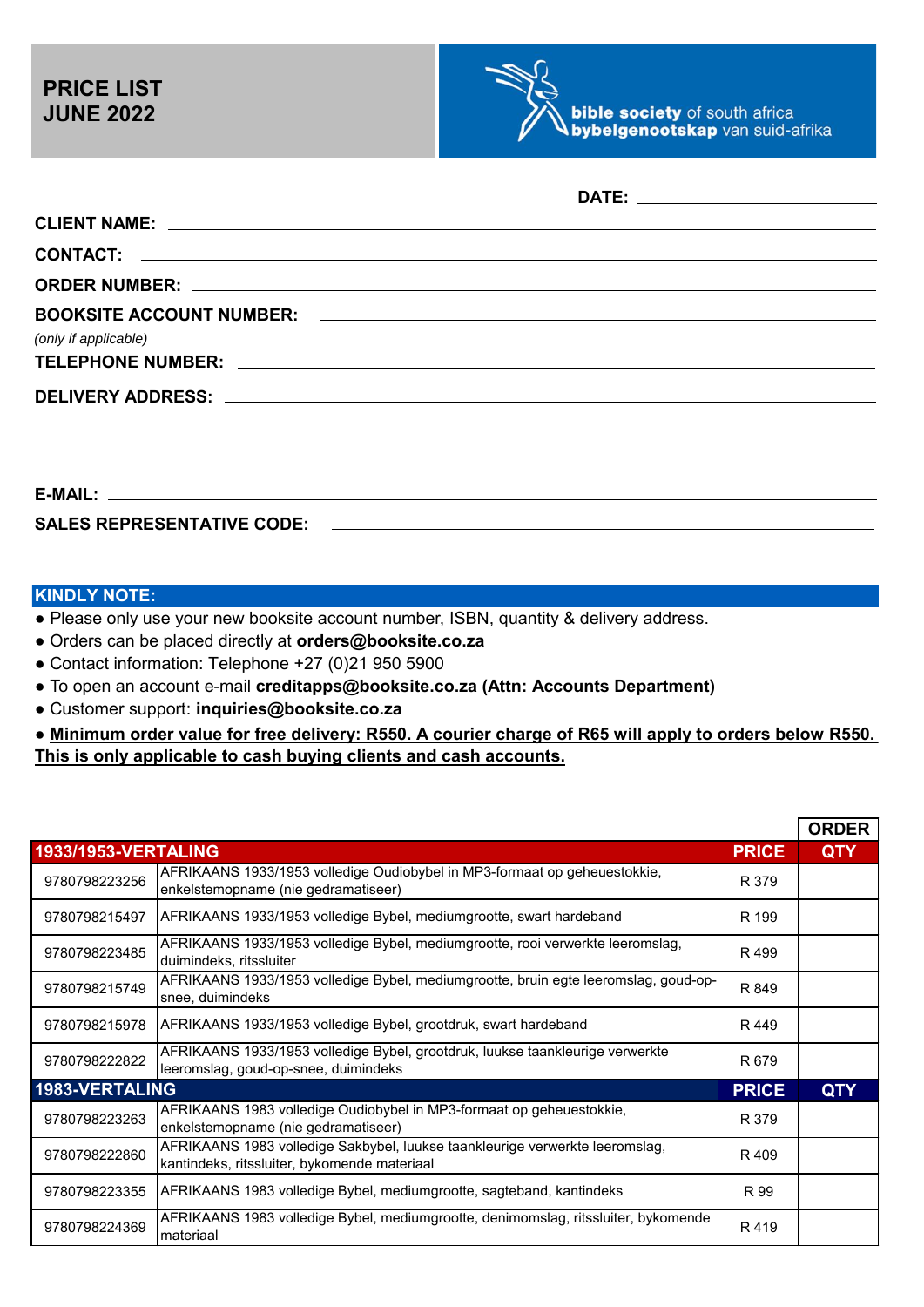| 9780798219327                   | AFRIKAANS 1983 volledige Bybel, mediumgrootte, swart hardeband                                                                           | R 199        |            |
|---------------------------------|------------------------------------------------------------------------------------------------------------------------------------------|--------------|------------|
| 9780798224352                   | AFRIKAANS 1983 volledige Bybel, mediumgrootte, volkleur hardeband (groen en blou),<br>bykomende materiaal                                | R 259        |            |
| 9780798222839                   | AFRIKAANS 1983 volledige Bybel, mediumgrootte, bruin egte leeromslag, goud-op-<br>snee, duimindeks                                       | R 1 199      |            |
| 9780798217545                   | AFRIKAANS 1983 volledige Bybel, grootdruk, swart hardeband                                                                               | R449         |            |
| 9780798222846                   | AFRIKAANS 1983 volledige Bybel, grootdruk, luukse taankleurige verwerkte leeromslag,<br>goud-op-snee, duimindeks                         | R 799        |            |
| 2020-VERTALING                  |                                                                                                                                          | <b>PRICE</b> | <b>QTY</b> |
| 9780798224185                   | AFRIKAANS 2020 volledige Bybel, mediumgrootte, swart hardeband                                                                           | R 149        |            |
| 9780798224192                   | AFRIKAANS 2020 volledige Bybel, mediumgrootte, luukse bruin verwerkte leeromslag,<br>goud-op-snee, duimindeks                            | R489         |            |
| 9780798224208                   | AFRIKAANS 2020 volledige Bybel, hoofletteruitgawe, mediumgrootte, swart hardeband                                                        | R 149        |            |
| 9780798224215                   | AFRIKAANS 2020 volledige Bybel, hoofletteruitgawe, mediumgrootte, luukse bruin<br>verwerkte leeromslag, goud-op-snee, duimindeks         | R 489        |            |
| 9780798224222                   | AFRIKAANS 2020 volledige Bybel met Deuterokanonieke boeke, mediumgrootte,<br>volkleur hardeband                                          | R 325        |            |
| 9780798224277                   | AFRIKAANS 2020 volledige Bybel met Deuterokanonieke boeke, mediumgrootte, luukse<br>bruin verwerkte leeromslag, goud-op-snee, duimindeks | R 549        |            |
| 9780798224338                   | AFRIKAANS 2020 volledige Bybel, grootdruk, swart hardeband                                                                               | R 489        |            |
| 9780798224345                   | AFRIKAANS 2020 volledige Bybel, grootdruk, luukse bruin verwerkte leeromslag, goud-<br>op-snee, duimindeks                               | R 699        |            |
| THE BIBLE FOR THE DEAF          |                                                                                                                                          | <b>PRICE</b> | <b>QTY</b> |
| 9780798222914                   | ENGLISH complete Bible, The Bible for the Deaf, large print, full-colour hardcover                                                       | R 449        |            |
|                                 | <b>ENGLISH STANDARD VERSION (ESV)</b>                                                                                                    | <b>PRICE</b> | <b>QTY</b> |
| 9780564098958                   | ENGLISH ESV complete Bible, medium size, black hardcover, additional resources                                                           | R 229        |            |
| 9789966291738                   | ENGLISH ESV complete devotional Bible for women, medium size, full-colour hardcover,<br>additional resources                             | R429         |            |
|                                 | <b>GOOD NEWS TRANSLATION (GNT, ALSO KNOWN AS TEV)</b>                                                                                    | <b>PRICE</b> | <b>QTY</b> |
| 9780798222921                   | ENGLISH GNT complete Bible, medium size, softcover, edge index                                                                           | R 89         |            |
| 9780798224314                   | ENGLISH GNT complete Bible, medium size, full-colour hardcover                                                                           | R 199        |            |
| 9780798219013                   | ENGLISH GNT complete Bible with Deuterocanonical books, medium size, full-colour<br>hardcover                                            | R 279        |            |
| <b>KING JAMES VERSION (KJV)</b> |                                                                                                                                          | <b>PRICE</b> | <b>QTY</b> |
| 9780798216463                   | ENGLISH KJV complete Bible, standard size, black hardcover                                                                               | R 169        |            |
| 9780798222891                   | ENGLISH KJV complete Bible, standard size, luxury brown bonded leather cover, thumb<br>index, zip                                        | R 409        |            |
|                                 | <b>NEW INTERNATIONAL VERSION (NIV)</b>                                                                                                   | <b>PRICE</b> | <b>QTY</b> |
| 9780798217354                   | ENGLISH NIV complete Bible, medium size, black hardcover                                                                                 | R 199        |            |
| 9780798222044                   | ENGLISH NIV complete Bible, medium size, blue flexcover                                                                                  | R 355        |            |
| 9780798217101                   | ENGLISH NIV complete Bible, large print, black hardcover                                                                                 | R 449        |            |
|                                 | <b>NEW KING JAMES VERSION NKJV</b>                                                                                                       | <b>PRICE</b> | <b>QTY</b> |
| 9780798223249                   | ENGLISH NKJV complete Bible, medium size, black hardcover.<br>PLEASE NOTE: ONLY FOR SALE TO CHURCHES                                     | R 259        |            |
| <b>ISINDEBELE</b>               |                                                                                                                                          | <b>PRICE</b> | <b>QTY</b> |
| 9780798221757                   | ISINDEBELE 2012 complete Bible, standard size, black hardcover, red-edged                                                                | R 169        |            |
| <b>SEPEDI</b>                   |                                                                                                                                          | <b>PRICE</b> | <b>QTY</b> |
| 9780798222082                   | SEPEDI 1951 complete Bible, medium size, black hardcover, red-edged                                                                      | R 199        |            |
| 9780798222990                   | SEPEDI 1951 complete Bible, medium size, luxury burgundy bonded leather cover, gilt-<br>edged, thumb index                               | R 449        |            |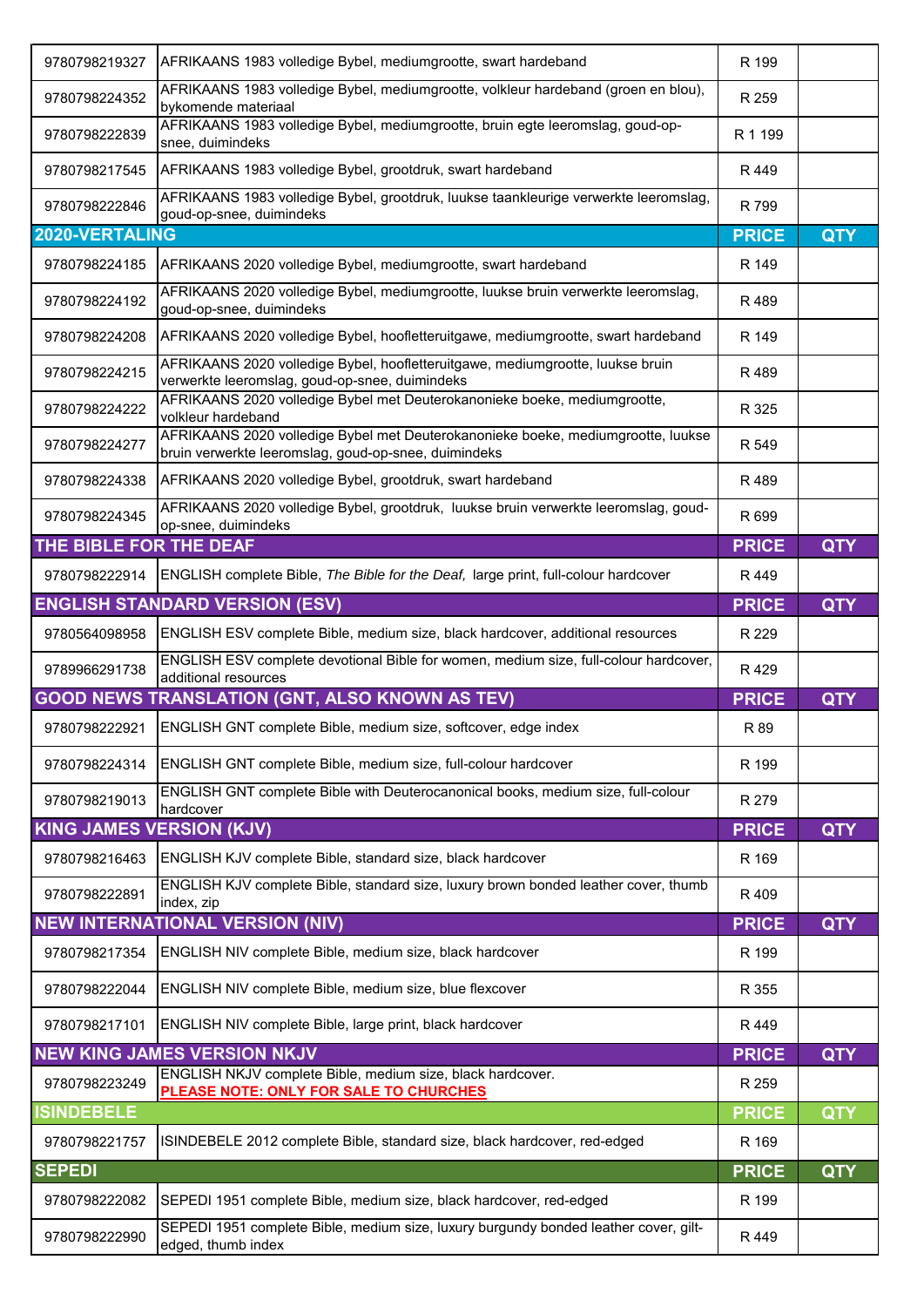| 9780798216906    | SEPEDI 1951 complete Bible, large print, black hardcover                                                                           | R 449        |            |
|------------------|------------------------------------------------------------------------------------------------------------------------------------|--------------|------------|
| 9780798223003    | SEPEDI 2000 complete Bible, medium size, softcover, edge index                                                                     | R 109        |            |
| 9780798222952    | SEPEDI 2000 complete Bible, medium size, black hardcover, red-edged                                                                | R 199        |            |
|                  | <b>SESOTHO (STANDARD ORTHOGRAPHY)</b>                                                                                              | <b>PRICE</b> | <b>QTY</b> |
| 9780798222099    | SESOTHO 1909 SO complete Bible, medium size, black hardcover, red-edged                                                            | R 199        |            |
| 9780798223614    | SESOTHO 1989 SO complete Bible, medium size, softcover, edge index                                                                 | R 109        |            |
| <b>SISWATI</b>   |                                                                                                                                    | <b>PRICE</b> | <b>QTY</b> |
| 9780798219587    | SISWATI 1996 complete Bible, standard size, black hardcover, red-edged                                                             | R 169        |            |
| 9780798221443    | SISWATI 1996 complete Bible, large print, black hardcover                                                                          | R 449        |            |
| <b>XITSONGA</b>  |                                                                                                                                    | <b>PRICE</b> | <b>QTY</b> |
| 9780798219037    | XITSONGA 1929 NO complete Bible, standard size, black hardcover, red-edged                                                         | R 169        |            |
| 9780798223058    | XITSONGA 1989 complete Bible, medium size, black hardcover, red-edged                                                              | R 199        |            |
| 9780798223065    | XITSONGA 1989 complete Bible, medium size, full-colour hardcover                                                                   | R 199        |            |
| 9780798218207    | XITSONGA 1989 complete Bible, large print, black hardcover                                                                         | R 449        |            |
| <b>SETSWANA</b>  |                                                                                                                                    | <b>PRICE</b> | <b>QTY</b> |
| 9780798223072    | SETSWANA 1908 NO complete Bible, medium size, black hardcover, red-edged                                                           | R 199        |            |
| 9780798223089    | SETSWANA 1908 NO complete Bible, medium size, full-colour hardcover                                                                | R 199        |            |
| 9780798222969    | SETSWANA 1970 complete Bible, medium size, softcover, edge index                                                                   | R 109        |            |
| 9780798222945    | SETSWANA 1970 complete Bible, medium size, black hardcover, red edged                                                              | R 199        |            |
| 9780798223096    | SETSWANA 1970 complete Bible, medium size, full-colour hardcover                                                                   | R 199        |            |
| 9780798223546    | SETSWANA 1970 complete Bible with Deuterocanonical books, medium size, black<br>hardcover, red-edged                               | R 225        |            |
| 9780798217736    | SETSWANA 1970 complete Bible, large print, black hardcover                                                                         | R 449        |            |
| <b>TSHIVENDA</b> |                                                                                                                                    | <b>PRICE</b> | <b>QTY</b> |
| 9780798222792    | TSHIVENDA 1936 complete Bible, standard size, luxury black bonded leather cover, red-<br>edged                                     | R 339        |            |
| 9780798223287    | TSHIVENDA 1936 complete Bible, medium size, black hardcover                                                                        | R 199        |            |
| 9780798223294    | TSHIVENDA 1936 complete Bible, medium size, brown genuine leather cover, gilt-<br>edged, thumb index                               | R 855        |            |
| <b>ISIXHOSA</b>  |                                                                                                                                    | <b>PRICE</b> | <b>QTY</b> |
| 9780798222167    | ISIXHOSA 1975 complete Bible, medium size, black hardcover, red-edged                                                              | R 199        |            |
| 9780798223119    | ISIXHOSA 1975 complete Bible, medium size, full-colour hardcover                                                                   | R 199        |            |
| 9780798222174    | ISIXHOSA 1975 complete Bible, medium size, luxury burgundy bonded leather cover, gilt-<br>edged                                    | R 469        |            |
| 9780798223850    | ISIXHOSA 1975 complete Bible, medium size, luxury red bonded leather cover, gilt-<br>edged, thumb index, zip, additional resources | R 499        |            |
| 9780798222181    | ISIXHOSA 1975 complete Bible, medium size, black genuine leather cover, gilt-edged,<br>thumb index                                 | R 789        |            |
| 9780798223508    | ISIXHOSA 1996 complete Bible, medium size, softcover, edge index                                                                   | R 109        |            |
| 9780798223126    | ISIXHOSA 1996 complete Bible, medium size, black hardcover, red-edged                                                              | R 199        |            |
| <b>ISIZULU</b>   |                                                                                                                                    | <b>PRICE</b> | <b>QTY</b> |
| 9780798218078    | ISIZULU 1959 complete Bible, standard size, black hardcover, red-edged                                                             | R 169        |            |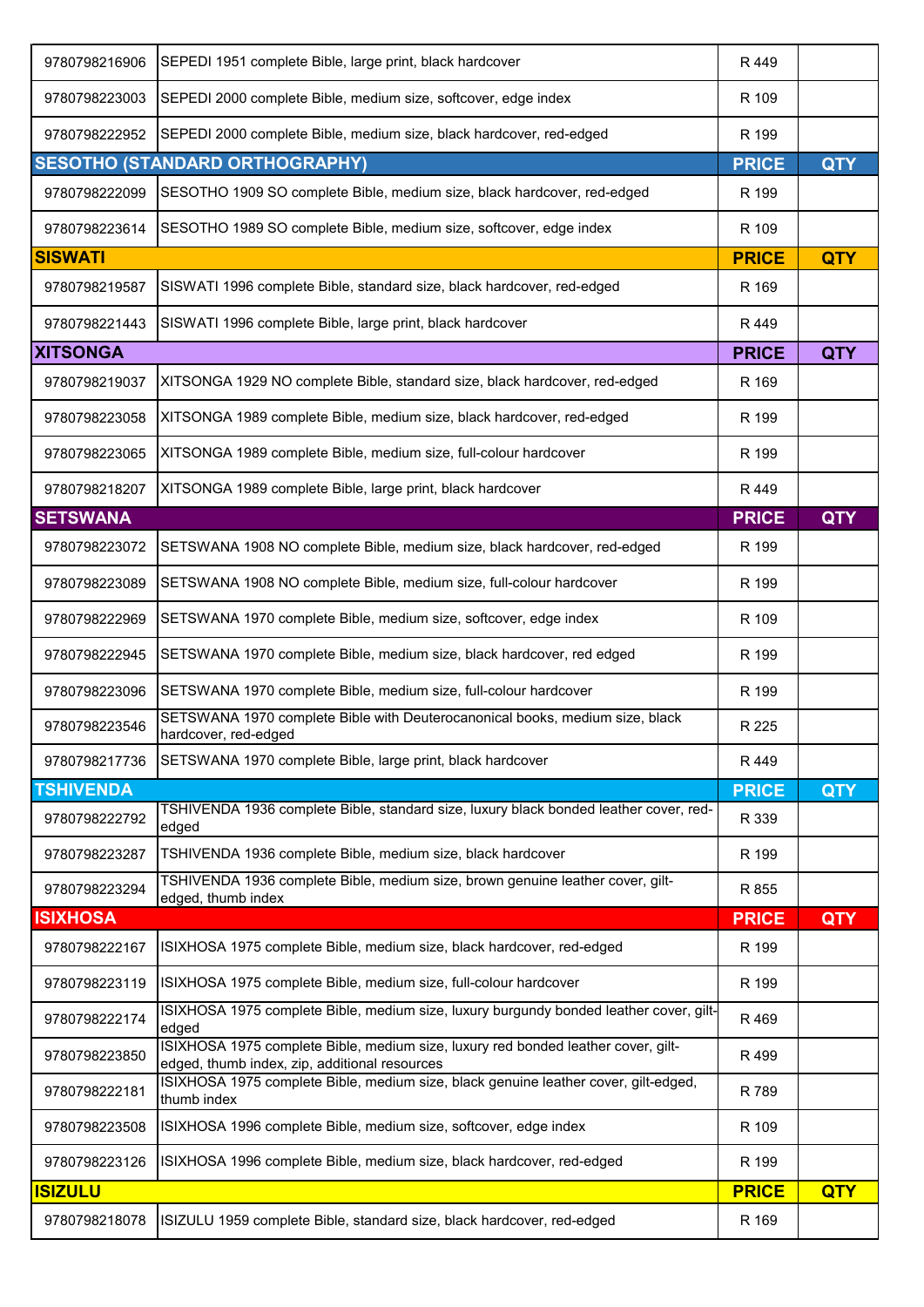| 9780798223522            | ISIZULU 1959 complete Bible, standard size, luxury black bonded leather cover, gilt-<br>edged, thumb index, zip, additional resources | R 439        |            |
|--------------------------|---------------------------------------------------------------------------------------------------------------------------------------|--------------|------------|
| 9780798222884            | ISIZULU 1959 NO complete Bible, pocket size, luxury brown bonded leather cover, edge                                                  | R 379        |            |
| 9780798222136            | index, zip, additional resources<br>ISIZULU 1959 NO complete Bible, medium size, black hardcover, red-edged                           | R 199        |            |
| 9780798223140            | ISIZULU 1959 NO complete Bible, medium size, full-colour hardcover                                                                    | R 209        |            |
| 9780798222143            | ISIZULU 1959 NO complete Bible, medium size, luxury burgundy bonded leather cover,                                                    | R 469        |            |
| 9780798222150            | gilt-edged<br>ISIZULU 1959 NO complete Bible, medium size, black genuine leather cover, gilt-edged,<br>thumb index                    | R 789        |            |
| 9780798222112            | ISIZULU 1959 NO / ENGLISH ESV complete diglot Bible, medium size, black hardcover,<br>red-edged                                       | R 309        |            |
| 9780798217507            | ISIZULU 1959 NO complete Bible, large print, black hardcover                                                                          | R 449        |            |
| 9780798224376            | ISIZULU 2020 complete Bible, medium size, softcover<br><b>NEW</b>                                                                     | R 109        |            |
| 9780798224130            | ISIZULU 2020 complete Bible, medium size, black hardcover, red-edged                                                                  | R 149        |            |
| 9780798224147            | ISIZULU 2020 complete Bible, medium size, luxury brown bonded leather cover, gilt-<br>edged, thumb index                              | R499         |            |
| 9780798224161            | ISIZULU 2020 complete Bible with Deuterocanonical books, medium size, black<br>hardcover, red-edged                                   | R 269        |            |
| 9780798224291            | ISIZULU 2020 complete Bible with Deuterocanonical books, medium size, luxury brown<br>bonded leather cover, gilt-edged, thumb index   | R 479        |            |
| 9780798218863            | ISIZULU 1893 complete Bible, standard size, black hardcover, red-edged                                                                | R 249        |            |
|                          | <b>INTERNATIONAL LANGUAGES</b>                                                                                                        | <b>RRP</b>   | <b>QTY</b> |
| 9789990813890            | CHEWA revised edition, complete Bible, medium size, black PVC cover                                                                   | R 359        |            |
| 9782853002943            | FRENCH Segond 1910, complete Bible, handy size, navy PVC cover                                                                        | R 275        |            |
| 9780798216456            | PORTUGUESE complete Bible, standard size, black hardcover                                                                             | R 219        |            |
| 9789896502119            | PORTUGUESE complete Bible, medium size, black softcover                                                                               | R 275        |            |
| 9780564093342            | SHONA Union version, complete Bible, standard size, black hardcover                                                                   | R 290        |            |
| <b>PORTIONS</b>          |                                                                                                                                       | <b>PRICE</b> | <b>QTY</b> |
| 9780798223737            | AFRIKAANS 1983 Gospel according to John, standard size, blue softcover                                                                | R 10         |            |
| 9780798222853            | ENGLISH Good News Translation Gospel according to John, standard size, purple<br>softcover                                            | R 10         |            |
| 9780798220620            | SEPEDI 2000 Gospel according to John, standard size, full-colour softcover                                                            | R 10         |            |
| 9780798220651            | SESOTHO 1989 SO Gospel according to John, standard size, full-colour softcover                                                        | R 10         |            |
| 9780798219136            | ISIXHOSA 1996 Gospel according to John, standard size, full-colour softcover                                                          | R 10         |            |
| 9780798224307            | ISIZULU 2020 Gospel according to John, standard size, yellow softcover                                                                | R 10         |            |
| <b>CHILDREN'S BIBLES</b> |                                                                                                                                       | <b>PRICE</b> | <b>QTY</b> |
| 9780798223836            | AFRIKAANS Children's Bible stories & colouring book, full-colour softcover - 12 jumbo<br>wax crayons included                         | R 69         |            |
| 9780796311771            | AFRIKAANS Children of God Storybook Bible                                                                                             | R 149        |            |
| 9780796311764            | ENGLISH Children of God Storybook Bible                                                                                               | R 149        |            |
| 9780796312655            | SEPEDI Children of God Storybook Bible                                                                                                | R 149        |            |
| 9780796311757            | SESOTHO Children of God Storybook Bible                                                                                               | R 149        |            |
| 9780796311740            | SETSWANA Children of God Storybook Bible                                                                                              | R 149        |            |
| 9780798215350            | ISIXHOSA First Read & Learn Bible, full-colour padded cover, hardboard pages                                                          | R 279        |            |